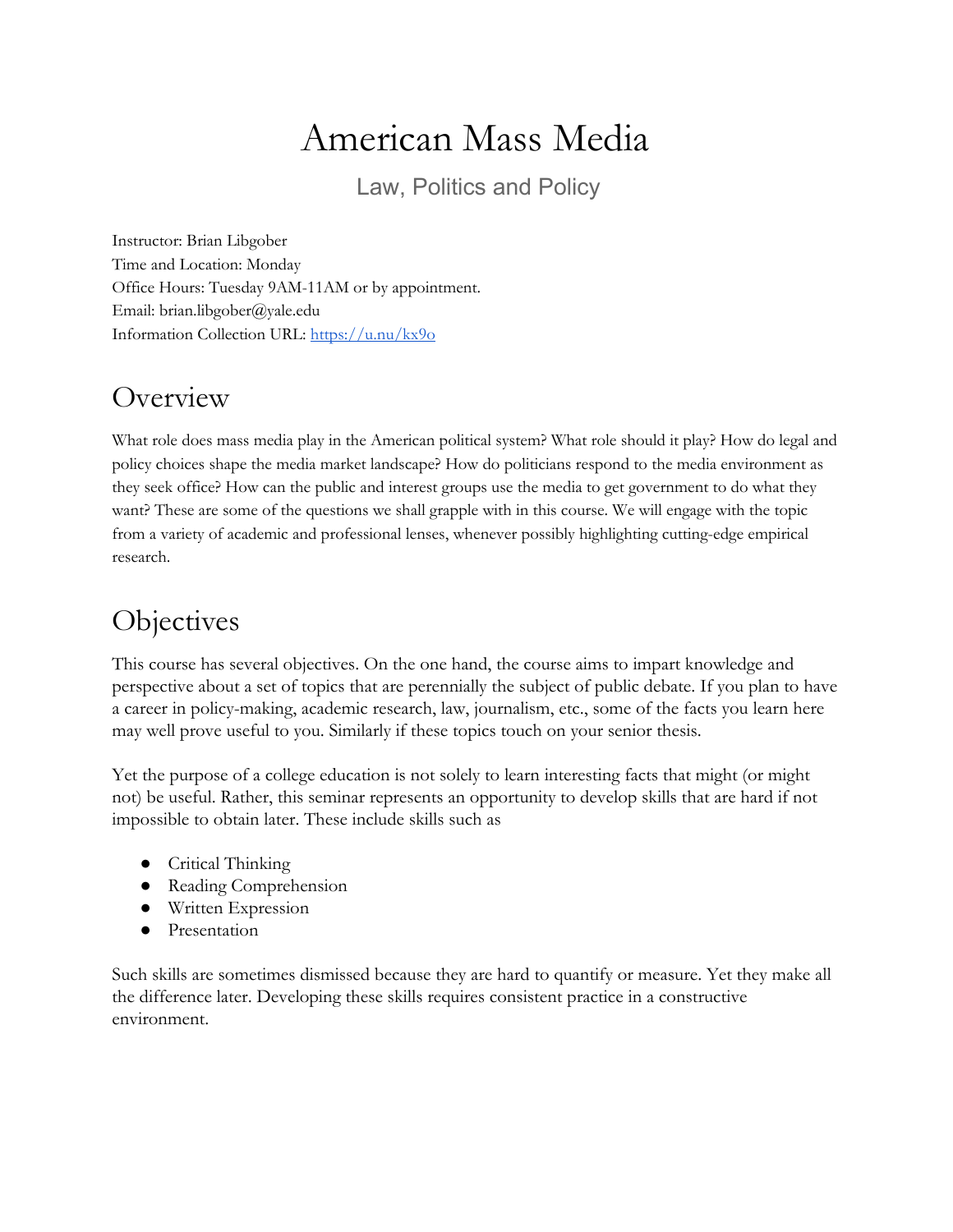# Method of Instruction/Assignments

The course material in "American Mass Media" is interesting, counter-intuitive, and has a lot of moving parts. As a result, it is particularly conducive to the development of skills advanced undergraduates need to develop. The assignments and mode of instruction are also intended to promote skill development.

#### 1. **Short Memo Assignments**

For weeks 2-5, you will be expected to submit a single-paragraph summary no longer than 250 words that summarizes one of the assigned readings. Please submit these by 7PM the night before class. This assignment will be graded  $P/F$ , but I will nonetheless give feedback. Pay attention to this feedback as it will be useful for doing well on the letter graded assignments that come later.

#### 2. **Seminar Paper and Intermediate Assignments**

The subject matter of this course draws individuals from many different paths and students headed in many different directions. Over the semester, you will prepare a substantial piece of written work where you are asked to inhabit one of the following roles: policy-maker, lawyer, data-journalist, or social science researcher. Depending on your choice, you have a different final paper task and pair of intermediate check-in assignments, all of which are letter graded. The first assignment is similar to an abstract length proposal (DUE FRIDAY, WEEK 6), the second is a progress report (DUE FRIDAY, WEEK 10), and the final paper is due the last day of the final exam period. Switching roles midway through the semester is acceptable, although each intermediate assignment should help you complete the next one.

#### **● Data Journalist**

You are a freelance data journalist. Recently, you've seen that ProPolis has been running features (usually 15-20 double-spaced pages) about the role of media in American politics. You're wondering if maybe you can get in on the action.

First, write an e-mail pitch to the Editor-in-Chief explaining what you want to write. The pitch should be one paragraph long or at most two, although you will want to craft the pitch carefully because the EIC may reject your pitch. If he does reject it, then you should expect some direction about what topically similar pitch would be accepted. You will have to write a new pitch.

Once the EIC gives you the go-ahead, you will have some time to investigate your story. At the same time, the EIC is likely to grow impatient, so you should submit a progress report to the editor before too long. The progress report should include a concise summary of your efforts, the introduction to your final story, and one full section of the article. The progress report should be roughly 5-8 pages total. Send this to the EIC. Based on the EIC's feedback, you should adjust the direction of your story and proceed to finish the article. You know from previous reading of ProPolis that the article will need to have a fair number of attractive figures that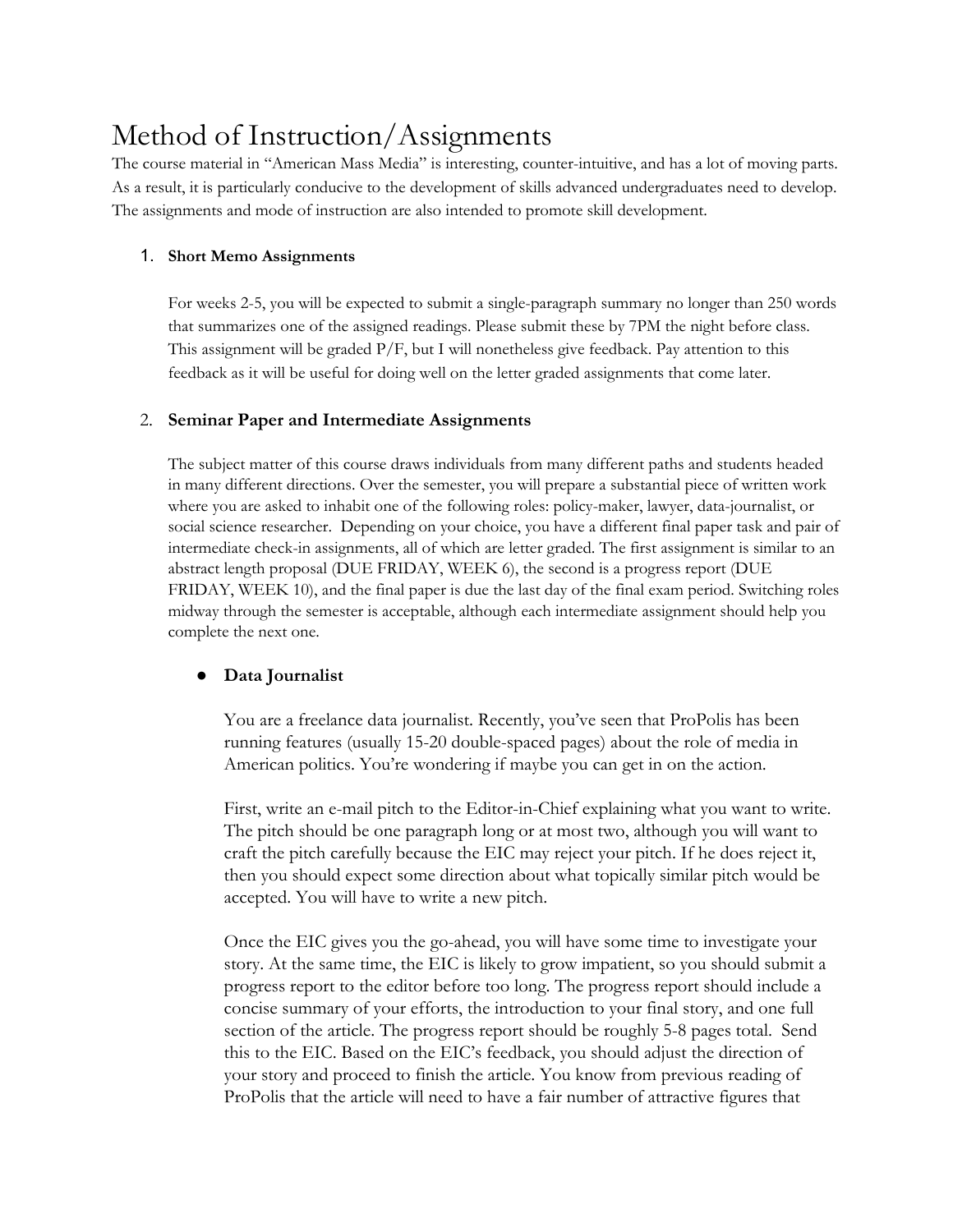"illustrate" for readers what is really going on, or at the very least tables. Probably it would be advisable to include at least one in the progress report to the EIC. Remember that ProPolis publishes investigative data journalism, not persuasive screeds, and has no explicit ideological agenda.

#### ● **Policymaker**

You work for the Filmore Institute, a well-known think-tank based in Washington, D.C. The Filmore Institute claims to offer non-partisan, evidence-based policy ideas to the most pressing social problems. Recently, the Institute has noticed an especially large number of news articles about how the mass media shapes American politics. Ever interested in keeping the Filmore Institute relevant, the Executive Director is soliciting position papers on the topic from the staff.

First, submit a paragraph or two length summary of the policy proposal you would like to develop. The Executive Director will probably find things that he likes or dislikes in this proposal, but assuming there is enough potential in your idea he will give you the go ahead to produce an executive summary of the proposal (2-3 pages) and an outline of the position paper and the evidence you will use to advocate for the proposal (3-5 pages). Submit these together. In light of the Executive Director's feedback, proceed to write a position paper of about 18-25 pages double-spaced. The paper should begin with the executive summary and persuasively argue in favor of the proposal throughout. While there are no formal requirements as to what must be included, you believe that the better position papers will discuss policies that were previously important in this space, why they did or did not work, potential perverse side-effects of your proposed policy, and also issues affecting implementation, for example legal problems or partisan objections. The more research in favor of the idea, the better.

Please bear in mind that the Filmore Institute has come under fire for having too explicit an ideological agenda in some of its recent proposals, and the Executive Director has been a pain about this lately. Policies that would benefit one political party or another to a greater extent fine, but you have to make sure that the primary justifications for a policy are not partisan.

#### **● Lawyer**

You are an associate at Hammer, Legg, and Crutch LLP, a boutique law firm based in D.C. that has a well-regarded appellate practice. Crutch has just informed you that you will need to write an amicus brief in an upcoming Supreme Court case challenging yet another dubious policy initiative backed by the Filmore Institute. You can't really recall what the policy at issue is. Come to think of it, you aren't sure if the policy is federal law, state law, or something else weird. You'll have to get clear on the policy at issue before you start writing your brief. Probably you should include some description of the policy at the very beginning of the brief.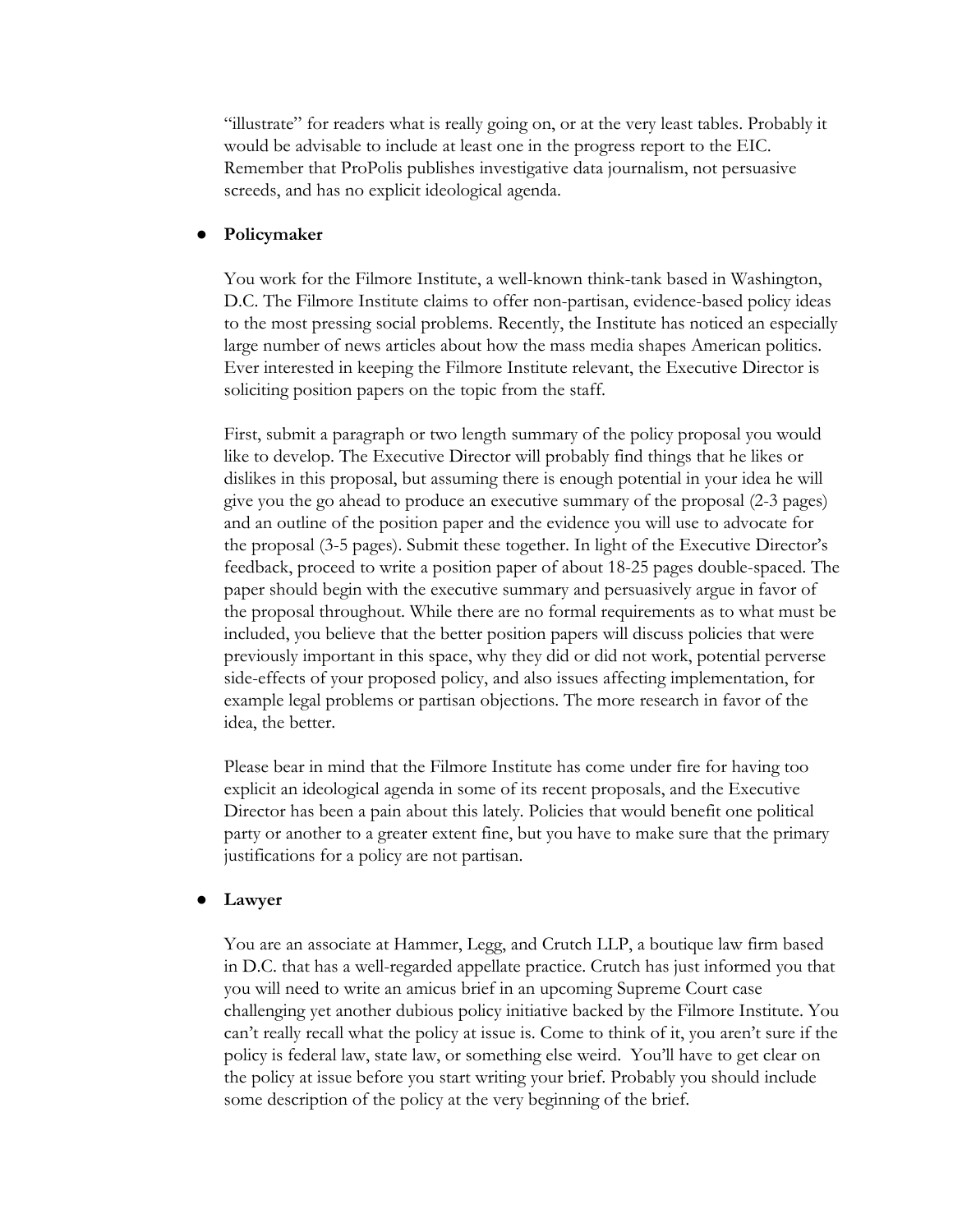Somehow Crutch did not indicate the name of the case or the client you are representing, or even which side you are on. Is it one of the political parties, a corporation, a public interest organization, or someone else? You'll have to find out.

One thing about which Crutch *was* clear is that the client is anxious to hear about your legal strategy as soon as possible. First, send Crutch an email laying out in a paragraph or two the legal argument you will be making on the client's behalf. Crutch may have some feedback on your strategy, but assuming all is well he will suggest you begin writing the brief. Crutch will know that this takes some time, but send Crutch the first 5-8 pages to make sure he knows you're making progress. Assuming everything looks good to Crutch, go ahead and finish the brief. Please be aware that the firm is billing the client by the page. The client will not pay for more than 25 pages and will not accept less than 20. Whether the policy justifications are strong or weak may prove important, but you know that Crutch will evaluate the amicus brief on the quality of the *legal argument.* Introducing some history may prove important, but more important is the principles in the case law and an understanding of how they have been applied.

#### ● **Academic**

Write an original research paper answering a substantial question of social-scientific significance about the role of money in politics. To start, scout out a particular journal to submit to and include a one-page letter to the editor explaining why your article is a good fit. If that sounds oddly-open ended and non-specific, welcome to the club! Assuming the editor is interested, you should begin to prepare the draft. Submit a 5-8 pages excerpt (for the academic, the excerpt does not have to be in order, but you are encouraged to include a paragraph abstract). The final paper should be about 18-25 pages.

3. **Presentations** – You will be expected to give a 10-minute presentation on your final paper to the class. In the event of high-enrollment, some of you working on thematically similar papers may be encouraged to co-present.

#### Grading Scheme

Participation – 15% - (Letter Graded) Memos – 10% - (Graded P/F) Proposal – 10% - (Letter Graded) Intermediate Paper Assignment – 15% - (Letter Graded) Presentation – 20% - (Letter Graded) Final Paper – 30% - (Letter Graded)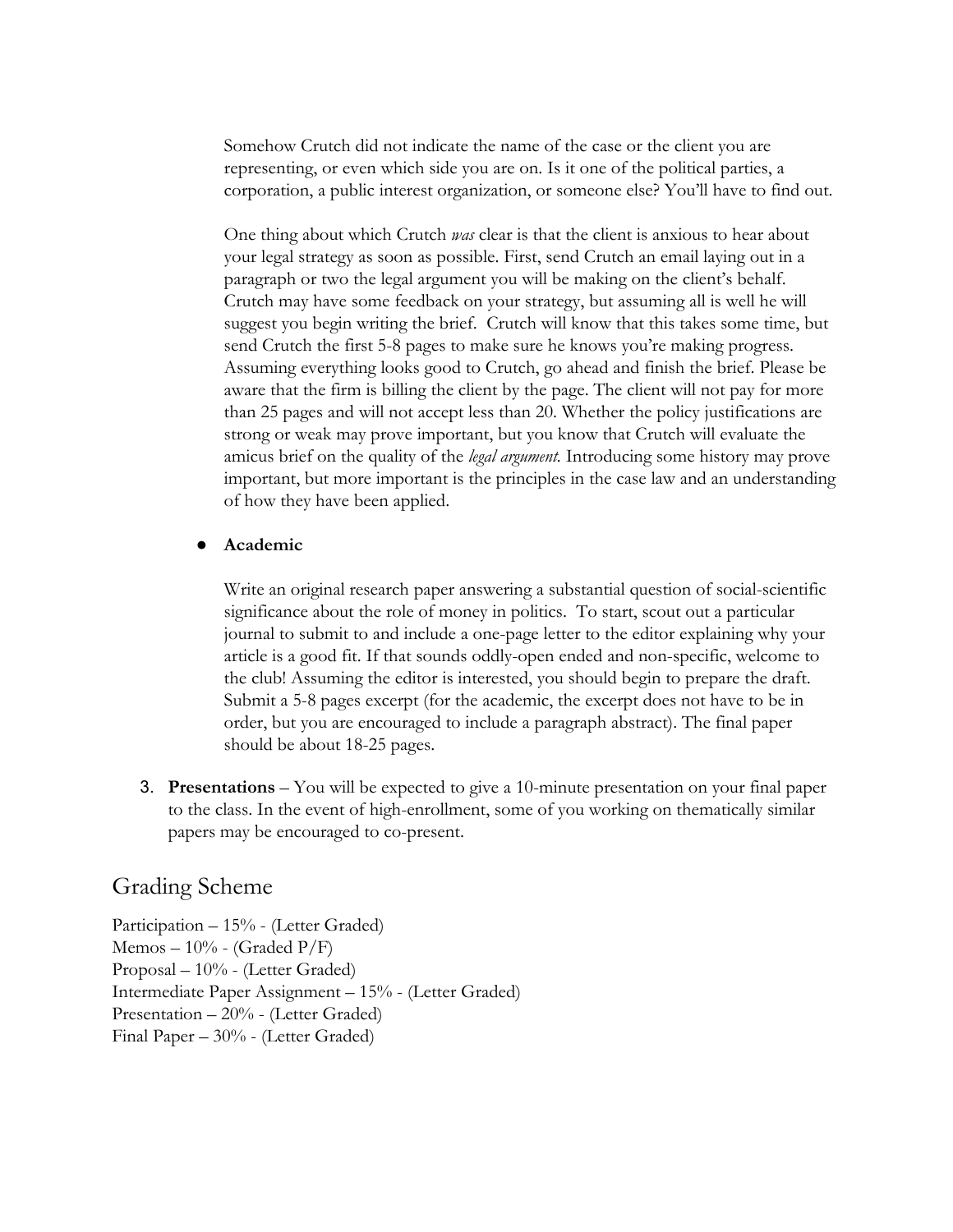# Course Text:

Doris Graber and Johanna Dunaway, Mass Media and American Politics (2018, 10th Edition). Referenced as **MMAP.**

# Course Readings

### Week 1 - Introduction and Preview

### Week 2 - News and Truth

- MMAP Chapter 1
- Selections from Walter Lippmann, *Public Opinion* (1922).
- Lazer et al, The Science of Fake News, Science (2018) DOI: [10.1126/science.aao2998.](https://hollis.harvard.edu/openurl/01HVD/HVD_URL??url_ver=Z39.88-2004&rft_val_fmt=info:ofi/fmt:kev:mtx:journal&__char_set=utf8&rft_id=info:doi/10.1126/science.aao2998&rfr_id=info:sid/libx%3Ahul.harvard&rft.genre=article)

### Week 3 - Ownership, Regulation, and Guidance of the Media

- MMAP Chapter 2
- Gentzkow & Shapiro, Media Bias and Reputation, Journal of Political Economy (2006).
- Selections from Zarkin & Larkin, The Federal Communications Commission: Front Line in the Culture and Regulation Wars (2006).

#### Week 4 - Press Freedom

- MMAP Chapter 3
- Selections from New York Times v. Sullivan (1964).
- Kenez, "The Press and Book Publishing in the 1920s," in *The Birth of the Propaganda State: Soviet Methods of Mass Mobilization, 1917-1929* (1985).

#### Week 5 - New Media

- MMAP Chapter 4
- Martin & Yurukoglu, Bias in Cable News: Persuasion and Polarization, American Economic Review (2016).
- Gentzkow and Shapiro, Ideological Segregation Offline and Online, Quarterly Journal of Economics, (2011) 1799–1839. doi:10.1093/qje/qjr044.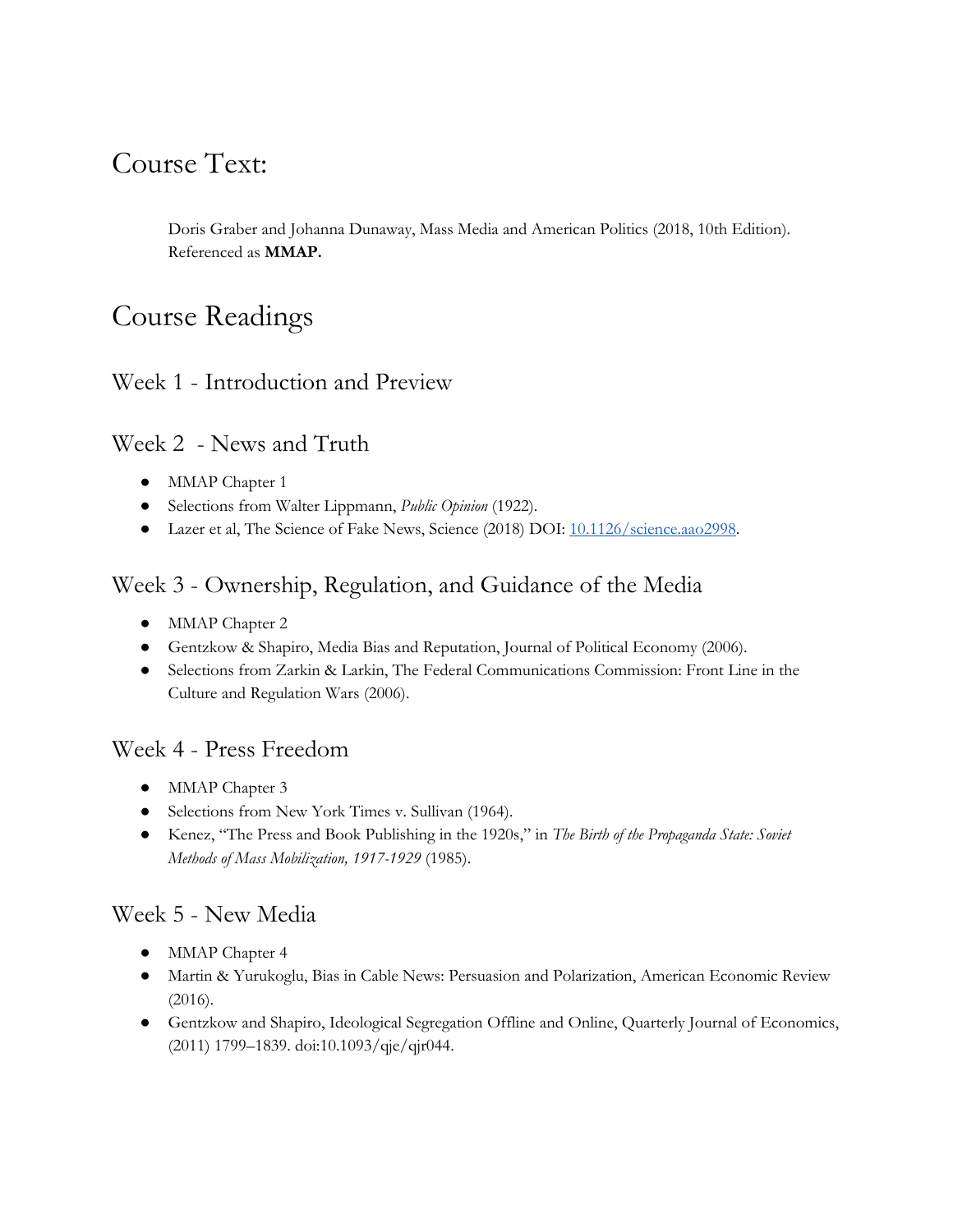## Week 6 - Newsmaking and News-reporting (Paper Proposal Due Friday)

- MMAP Chapter 5.
- Selections from Herbert Gans, *Deciding What's News: A study of CBS evening news, NBC nightly news, Newsweek, and Time* (1979).
- Jonathan Ladd, "Political Conflict with the Press in the Pre-Polling Era," in *Why Americans Hate the Media and How it Matters* (2012).

### Week 7 - Media as Policy Makers

- MMAP Chapter 6
- Selections from Baumgartner and Jones, The Politics of Information (2015).
- Shirky, The Political Power of Social Media, Foreign Affairs (2010).

### Week 8 - Presidential Media Strategies

- MMAP Chapter 7
- Selections from Kernell, Going Public (2006).
- Petrocik, "Issue Ownership in Presidential Elections, with a 1980 Case Study" American Journal of Political Science (1996).

## Week 9 - Campaigns and Media Messaging

- MMAP Chapter 12
- Kalla and Brookman, "The Minimal Persuasive Effects of Campaign COntact in General Elections: Evidence from 49 Field Experiments" American Political Science Review, 1-19 (2017).
- Huber and Arceneaux, "Identifying the Persuasive Effects of Presidential Advertising" American Journal of Political Science 51 (4): 957-77 (2007).

## Week 10 - Negativity (Intermediate Paper Assignment Due This Friday)

- MMAP Chapter 13
- Selections from Ansolabehere and Iyengar, Going Negative (1997)

### Week 11 - State and Local News

• MMAP Chapter 9

### Week 12 - Foreign Affairs Coverage

• MMAP - Chapter 10